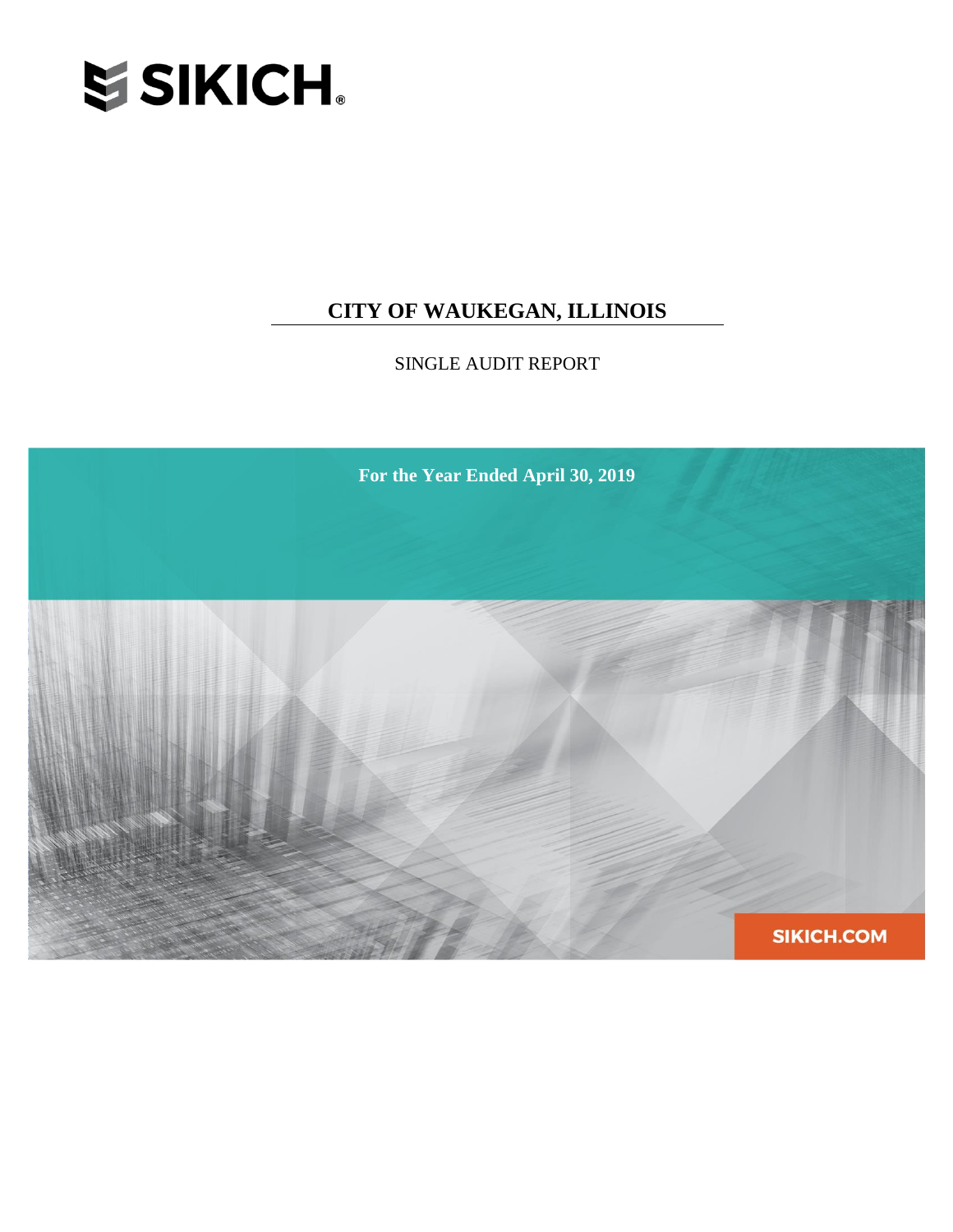# $Page(s)$

| Independent Auditor's Report on Internal Control over            |         |
|------------------------------------------------------------------|---------|
| Financial Reporting and on Compliance and Other Matters          |         |
| Based on an Audit of Financial Statements Performed in           |         |
|                                                                  | $1 - 2$ |
| Independent Auditor's Report on Compliance for Each Major        |         |
| Federal Program; Report on Internal Control over Compliance; and |         |
| Report on Schedule of Expenditures of Federal Awards             |         |
|                                                                  | $3 - 5$ |
|                                                                  | $6 - 7$ |
|                                                                  | 8       |
|                                                                  | $9-12$  |
|                                                                  | 13      |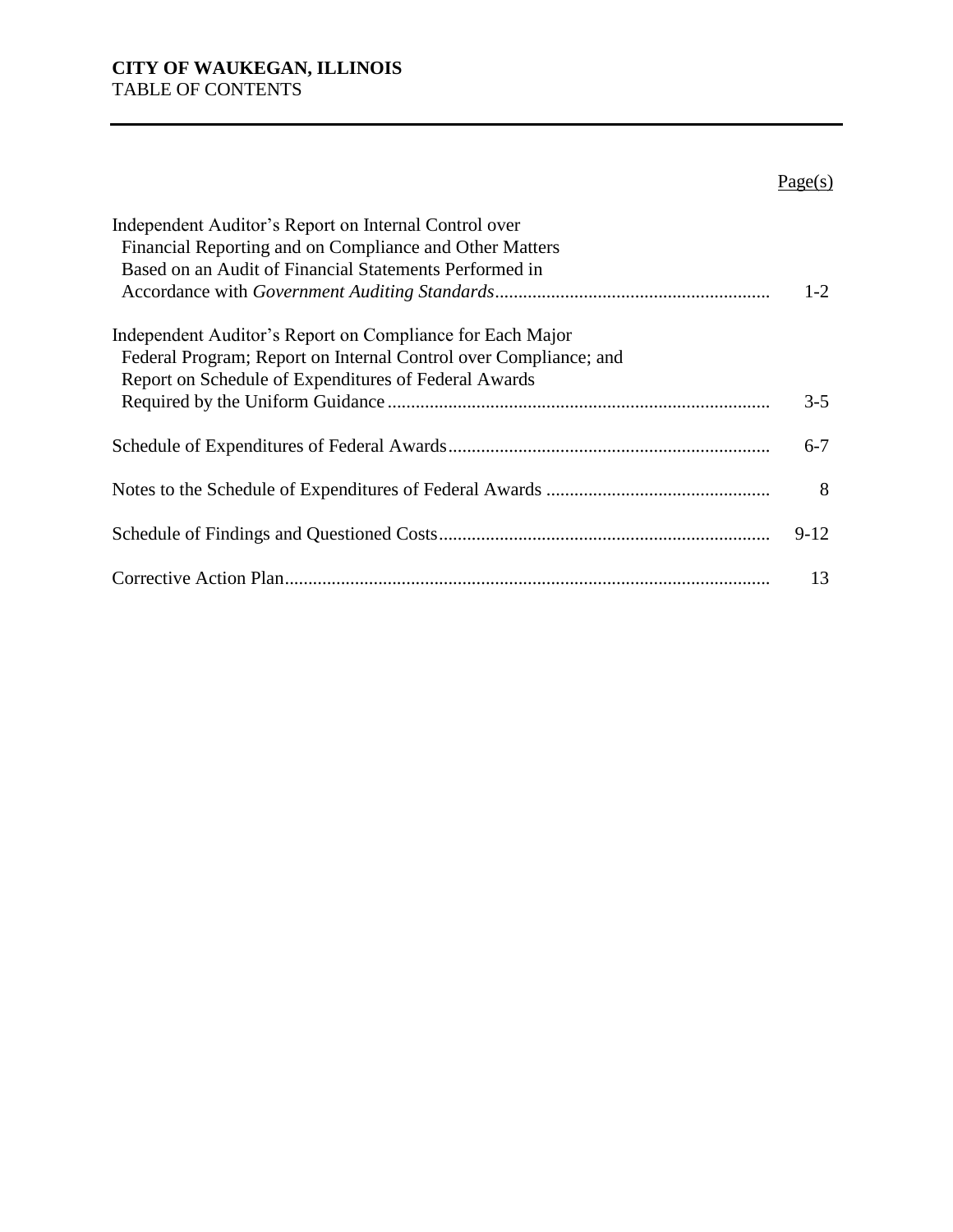

1415 West Diehl Road, Suite 400 Naperville, IL 60563 630.566.8400

**SIKICH.COM** 

### **INDEPENDENT AUDITOR'S REPORT ON INTERNAL CONTROL OVER FINANCIAL REPORTING AND ON COMPLIANCE AND OTHER MATTERS BASED ON AN AUDIT OF FINANCIAL STATEMENTS PERFORMED IN ACCORDANCE WITH** *GOVERNMENT AUDITING STANDARDS*

The Honorable Mayor Members of the City Council City of Waukegan, Illinois

We have audited, in accordance with the auditing standards generally accepted in the United States of America and the standards applicable to financial audits contained in *Government Auditing Standards* issued by the Comptroller General of the United States, the financial statements of the governmental activities, the business-type activities, the discretely presented component unit, each major fund and the aggregate remaining fund information of the City of Waukegan, Illinois (the City), as of and for the year ended April 30, 2019, and the related notes to the financial statements, which collectively comprise the City's basic financial statements, and have issued our report thereon dated October 15, 2019. The financial statements of the Waukegan Public Library, a discretely presented component unit, were not audited in accordance with *Government Auditing Standards,* and accordingly this report does not include reporting on internal control over financial reporting or instances of reportable noncompliance associated with the Waukegan Public Library.

#### **Internal Control Over Financial Reporting**

In planning and performing our audit of the financial statements, we considered the City's internal control over financial reporting (internal control) to determine the audit procedures that are appropriate in the circumstances for the purpose of expressing our opinions on the financial statements, but not for the purpose of expressing an opinion on the effectiveness of the City's internal control. Accordingly, we do not express an opinion on the effectiveness of the City's internal control.

A *deficiency in internal control* exists when the design or operation of a control does not allow management or employees, in the normal course of performing their assigned functions, to prevent, or detect and correct, misstatements on a timely basis. A *material weakness* is a deficiency, or a combination of deficiencies in internal control, such that there is a reasonable possibility that a material misstatement of the City's financial statements will not be prevented, or detected and corrected on a timely basis. A *significant deficiency* is a deficiency, or a combination of deficiencies in internal control that is less severe than a material weakness, yet important enough to merit attention by those charged with governance.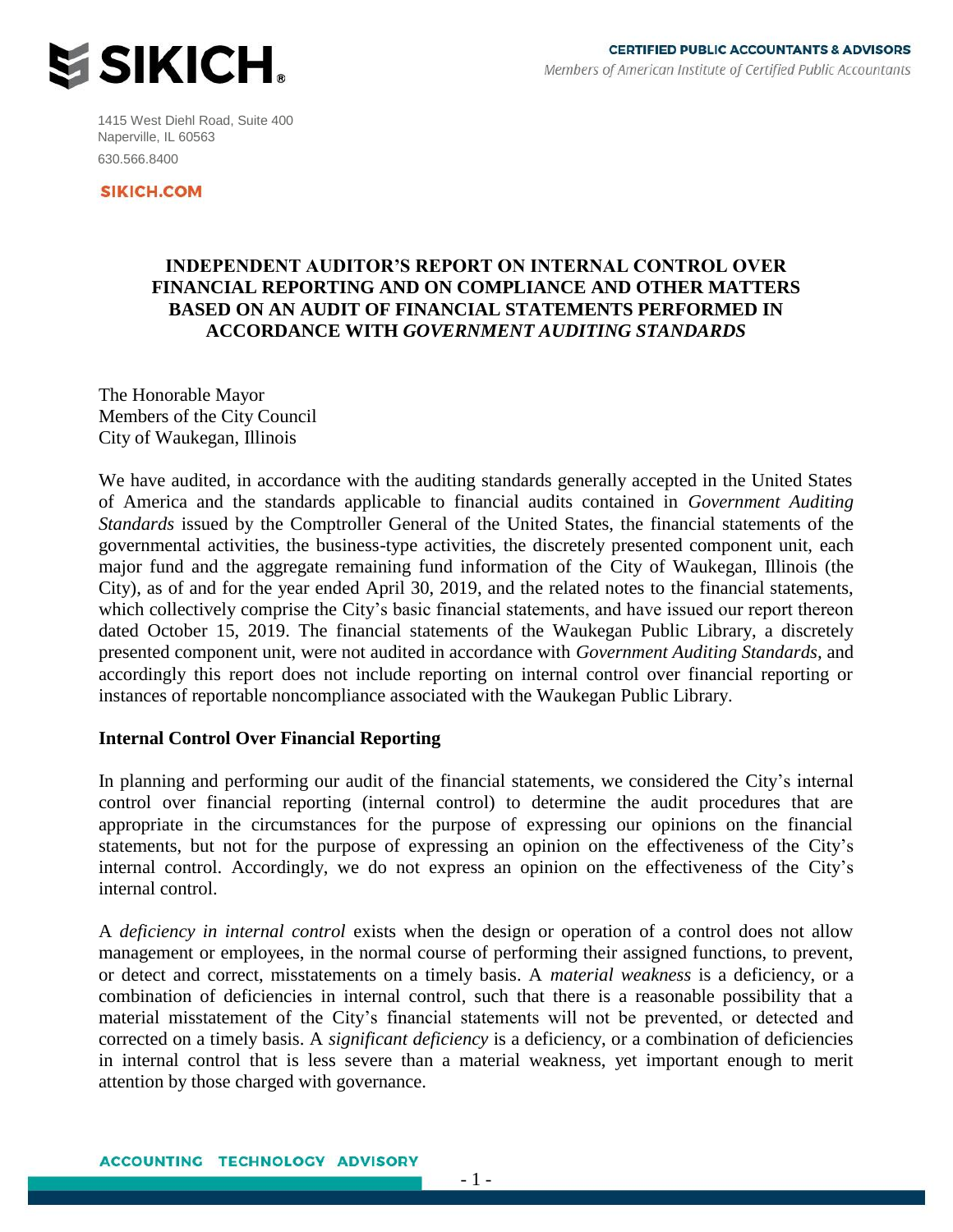Our consideration of internal control was for the limited purpose described in the first paragraph of this section and was not designed to identify all deficiencies in internal control that might be material weaknesses or significant deficiencies and therefore, material weaknesses or significant deficiencies may exist that were not identified. We did identify certain deficiencies in internal control, described in the accompanying schedule of findings and questioned costs as items 2019-001 and 2019-002, that we consider to be material weaknesses.

# **Compliance and Other Matters**

As part of obtaining reasonable assurance about whether the City's financial statements are free from material misstatement, we performed tests of its compliance with certain provisions of laws, regulations, contracts, and grant agreements, noncompliance with which could have a direct and material effect on the determination of financial statement amounts. However, providing an opinion on compliance with those provisions was not an objective of our audit, and accordingly, we do not express such an opinion. The results of our tests disclosed no instances of noncompliance or other matters that are required to be reported under *Government Auditing Standards*.

# **The City's Responses to Findings**

The City's responses to the findings identified in our audit are described in the accompanying schedule of findings and questioned costs. The City's responses were not subjected to the auditing procedures applied in the audit of the financial statements and, accordingly, we express no opinion on them.

# **Purpose of this Report**

The purpose of this report is solely to describe the scope of our testing of internal control and compliance and the results of that testing, and not to provide an opinion on the effectiveness of the City's internal control or on compliance. This report is an integral part of an audit performed in accordance with *Government Auditing Standards* in considering the City's internal control and compliance. Accordingly, this communication is not suitable for any other purpose.

Sikich 11P

Naperville, Illinois October 15, 2019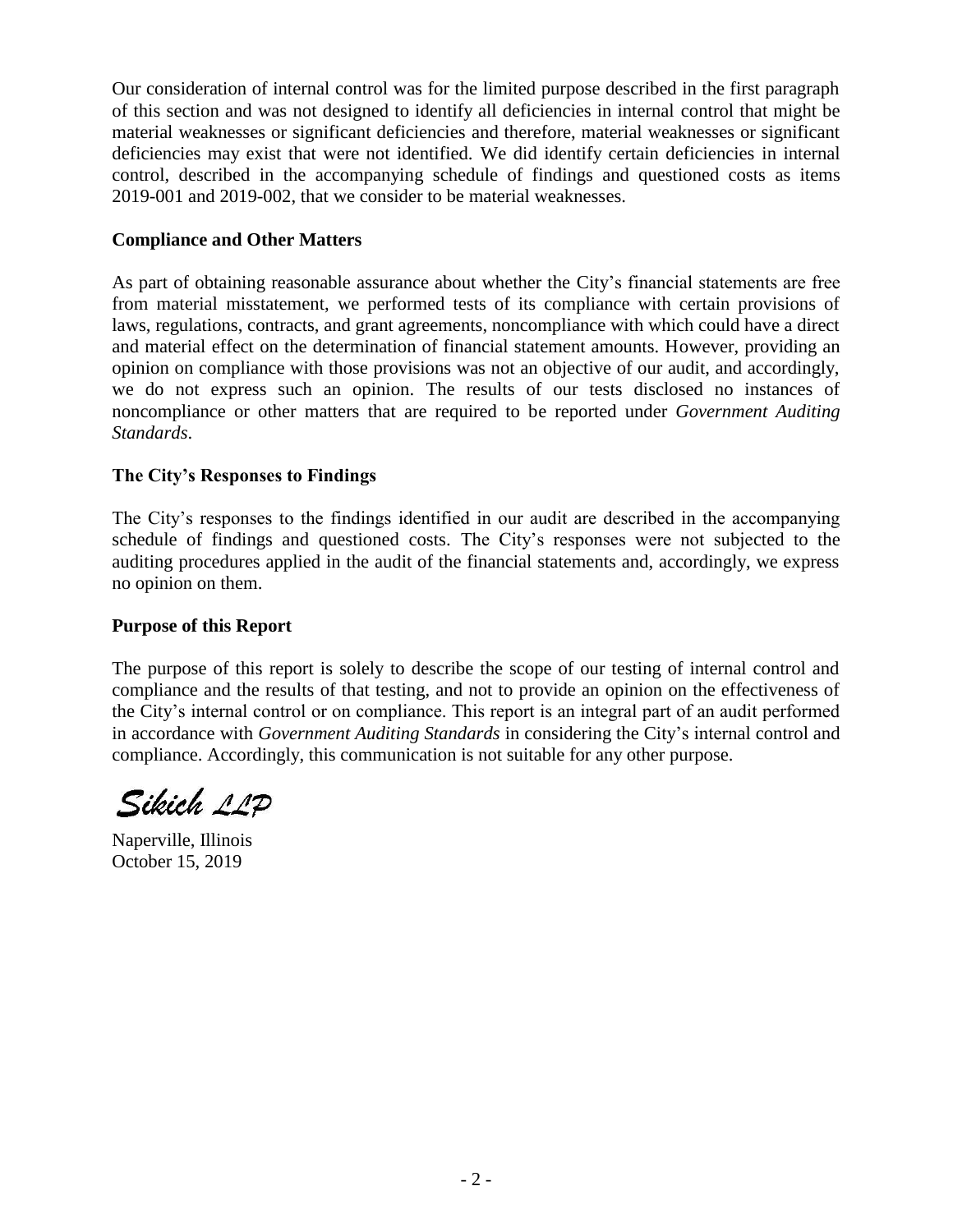

1415 West Diehl Road, Suite 400 Naperville, IL 60563 630.566.8400

**SIKICH.COM** 

#### **INDEPENDENT AUDITOR'S REPORT ON COMPLIANCE FOR EACH MAJOR FEDERAL PROGRAM; REPORT ON INTERNAL CONTROL OVER COMPLIANCE; AND REPORT ON SCHEDULE OF EXPENDITURES OF FEDERAL AWARDS REQUIRED BY THE UNIFORM GUIDANCE**

The Honorable Mayor Members of the City Council City of Waukegan, Illinois

#### **Report on Compliance for Each Major Federal Program**

We have audited the City of Waukegan, Illinois' (the City) compliance with the types of compliance requirements described in the *OMB Compliance Supplement* that could have a direct and material effect on each of the City's major federal programs for the year ended April 30, 2019. The City's major federal programs are identified in the summary of auditor's results section of the accompanying schedule of findings and questioned costs.

#### **Management's Responsibility**

Management is responsible for compliance with federal statutes, regulations, and the terms and conditions of its federal awards applicable to its federal programs.

#### **Auditor's Responsibility**

Our responsibility is to express an opinion on compliance for each of the City's major federal programs based on our audit of the types of compliance requirements referred to above. We conducted our audit of compliance in accordance with auditing standards generally accepted in the United States of America; the standards applicable to financial audits contained in *Government Auditing Standards*, issued by the Comptroller General of the United States; and the audit requirements of Title 2 U.S. *Code of Federal Regulations* Part 200, *Uniform Administrative Requirements, Cost Principles, and Audit Requirements for Federal Awards* (Uniform Guidance) Those standards and the Uniform Guidance require that we plan and perform the audit to obtain reasonable assurance about whether noncompliance with the types of compliance requirements referred to above that could have a direct and material effect on a major federal program occurred. An audit includes examining, on a test basis, evidence about the City's compliance with those requirements and performing such other procedures as we considered necessary in the circumstances.

We believe that our audit provides a reasonable basis for our opinion on compliance for each major federal program. However, our audit does not provide a legal determination of the City's compliance.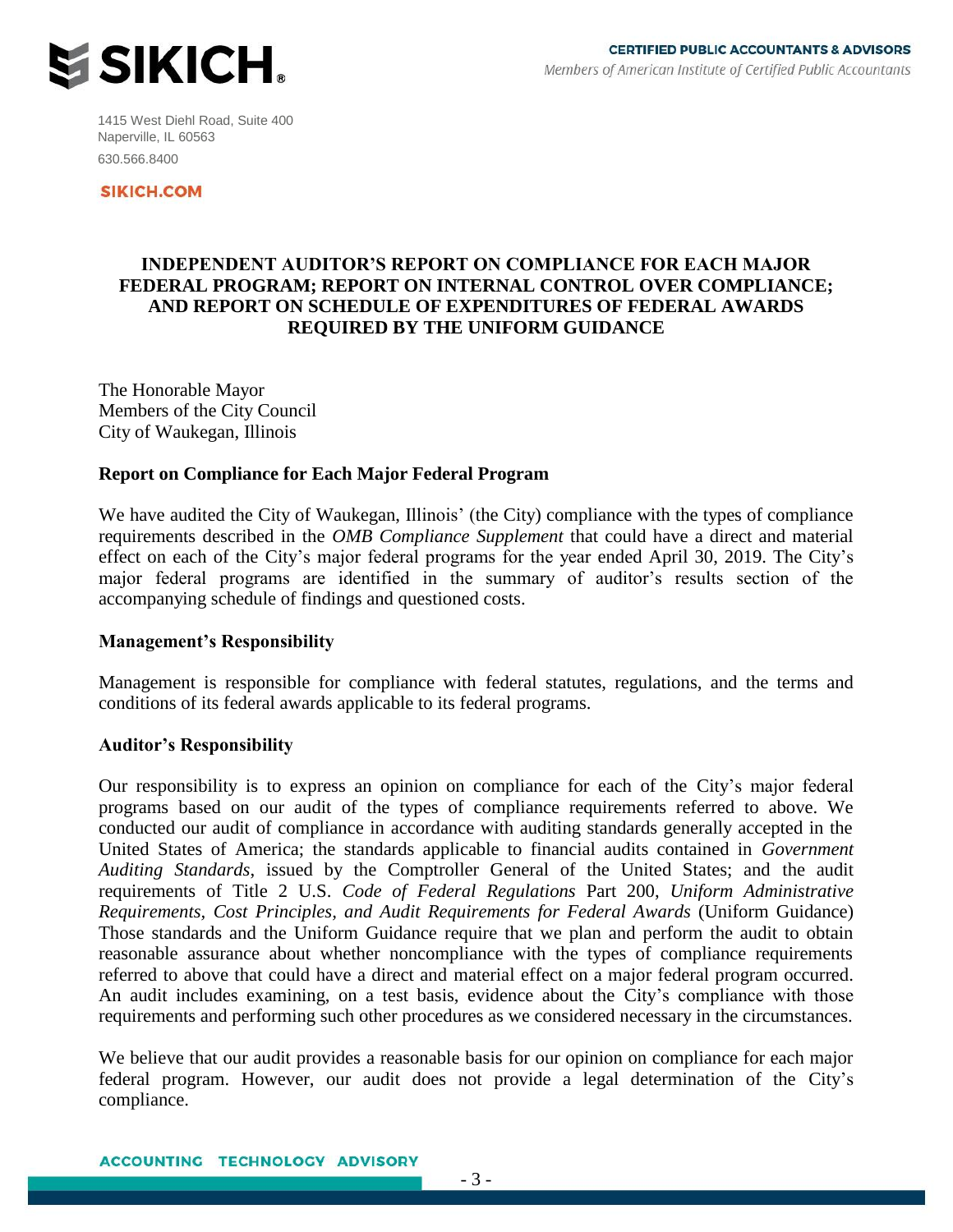# **Opinion on Each Major Federal Program**

In our opinion, the City of Waukegan, Illinois complied, in all material respects, with the types of compliance requirements referred to above that could have a direct and material effect on each of its major federal programs for the year ended April 30, 2019.

#### **Report on Internal Control Over Compliance**

Management of the City is responsible for establishing and maintaining effective internal control over compliance with the types of compliance requirements referred to above. In planning and performing our audit of compliance, we considered the City's internal control over compliance with the types of requirements that could have a direct and material effect on each major federal program to determine the auditing procedures that are appropriate in the circumstances for the purpose of expressing an opinion on compliance for each major federal program and to test and report on internal control over compliance in accordance with the Uniform Guidance, but not for the purpose of expressing an opinion on the effectiveness of internal control over compliance. Accordingly, we do not express an opinion on the effectiveness of the City's internal control over compliance.

A *deficiency in internal control over compliance* exists when the design or operation of a control over compliance does not allow management or employees, in the normal course of performing their assigned functions, to prevent, or detect and correct, noncompliance with a type of compliance requirement of a federal program on a timely basis. A *material weakness in internal control over compliance* is a deficiency, or combination of deficiencies, in internal control over compliance, such that there is a reasonable possibility that material noncompliance with a type of compliance requirement of a federal program will not be prevented, or detected and corrected, on a timely basis. A *significant deficiency in internal control* over compliance is a deficiency, or a combination of deficiencies, in internal control over compliance with a type of compliance requirement of a federal program that is less severe than a material weakness in internal control over compliance, yet important enough to merit attention by those charged with governance.

Our consideration of internal control over compliance was for the limited purpose described in the first paragraph of this section and was not designed to identify all deficiencies in internal control over compliance that might be material weaknesses or significant deficiencies. We did not identify any deficiencies in internal control over compliance that we consider to be material weaknesses. However, material weaknesses may exist that have not been identified.

The purpose of this report on internal control over compliance is solely to describe the scope of our testing of internal control over compliance and the results of that testing based on the requirements of the Uniform Guidance. Accordingly, this report is not suitable for any other purpose.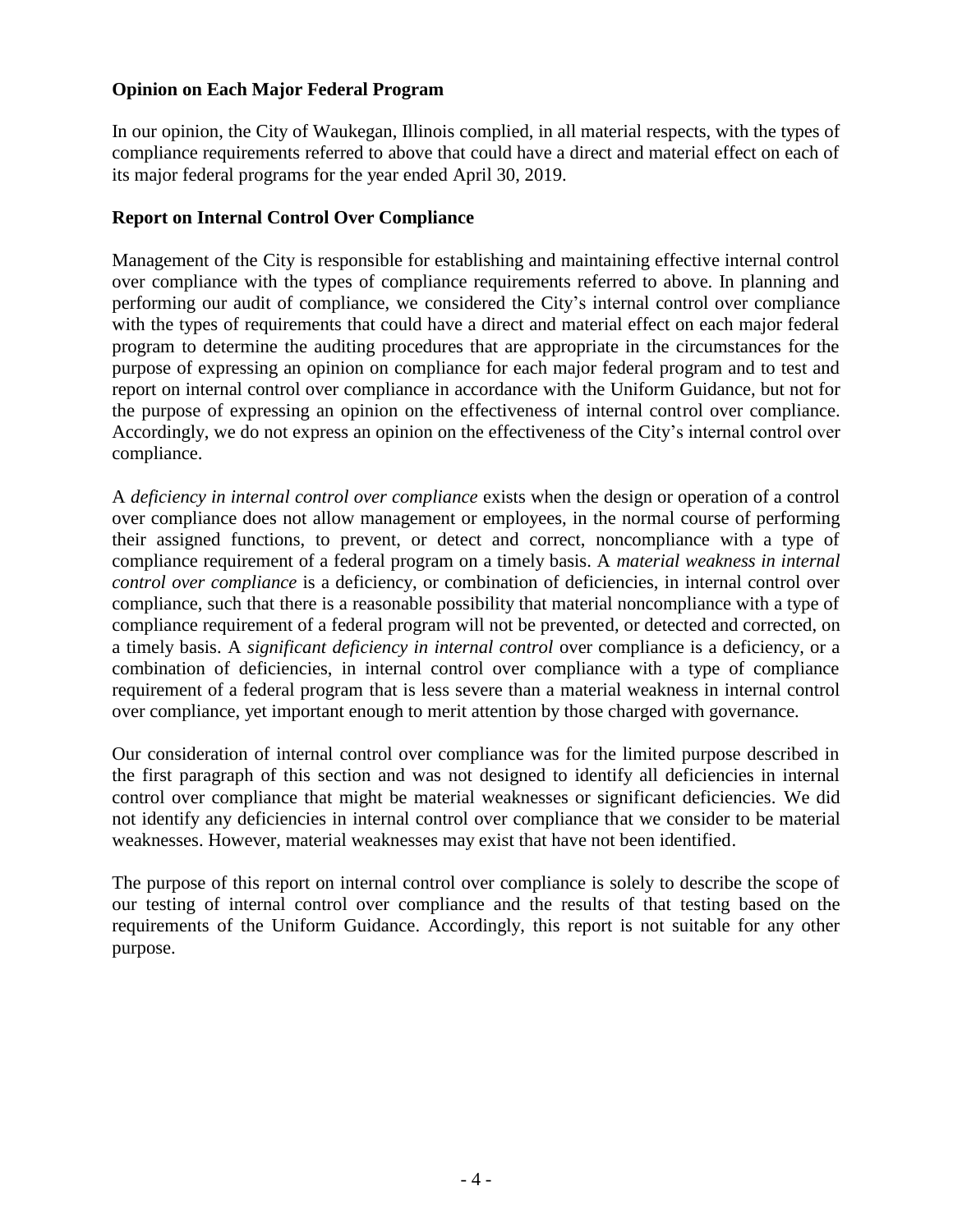### **Report on Schedule of Expenditures of Federal Awards Required by the Uniform Guidance**

We have audited the financial statements of the governmental activities, the business-type activities, the discretely presented component unit, each major fund, and the aggregate remaining fund information of the City, as of and for the year ended April 30, 2019, and the related notes to the financial statements, which collectively comprise the City's basic financial statements. We issued our report thereon dated October 15, 2019, which contained unmodified opinions on those financial statements. Our audit was conducted for the purpose of forming opinions on the financial statements that collectively comprise the basic financial statements. The accompanying schedule of expenditures of federal awards is presented for purposes of additional analysis as required by the Uniform Guidance and is not a required part of the basic financial statements. Such information is the responsibility of management and was derived from and relates directly to the underlying accounting and other records used to prepare the basic financial statements. The information has been subjected to the auditing procedures applied in the audit of the basic financial statements and certain additional procedures, including comparing and reconciling such information directly to the underlying accounting and other records used to prepare the basic financial statements or to the basic financial statements themselves, and other additional procedures in accordance with auditing standards generally accepted in the United States of America. In our opinion, the schedule of expenditures of federal awards is fairly stated in all material respects in relation to the basic financial statements as a whole.

Sikich 11P

Naperville, Illinois October 15, 2019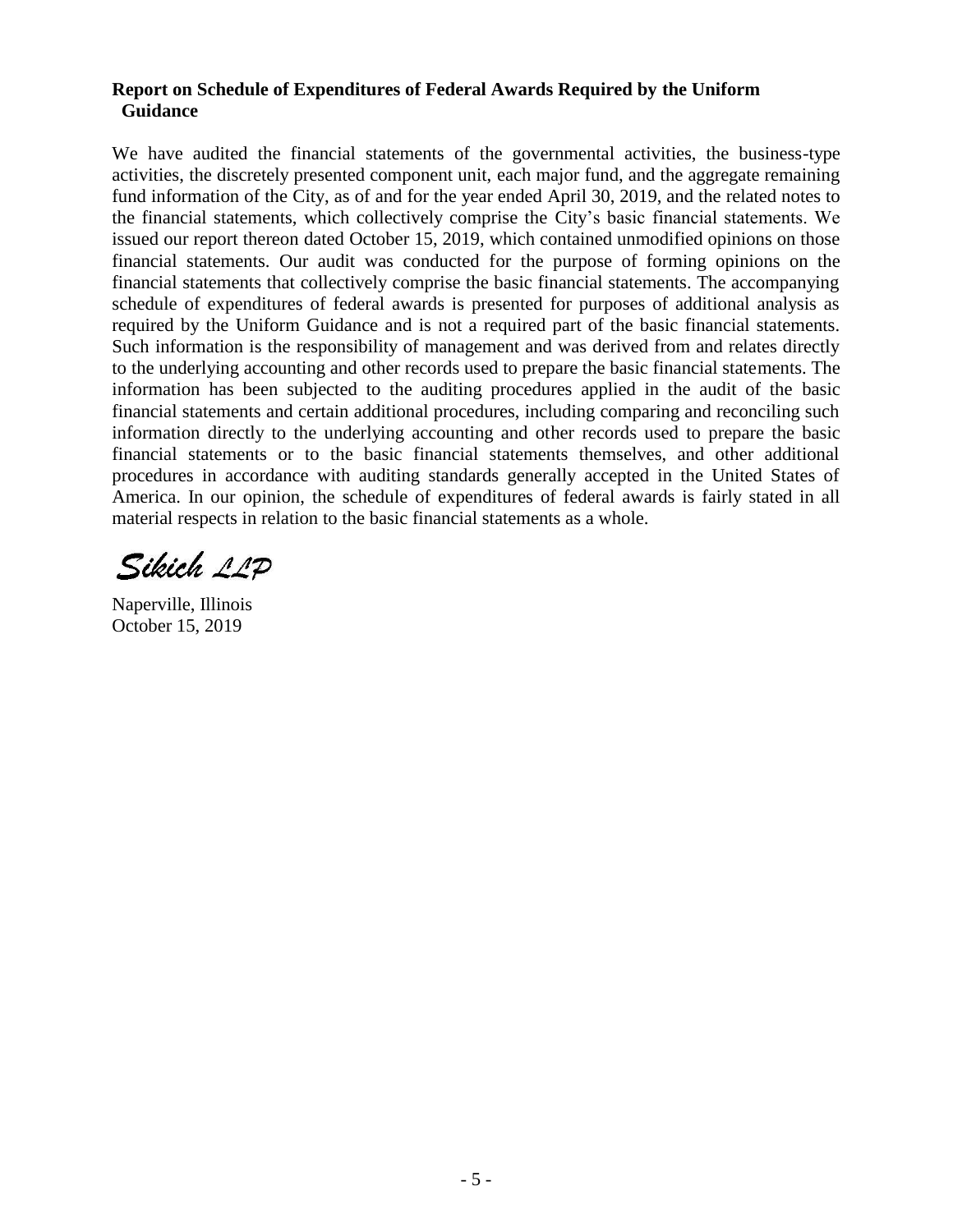#### SCHEDULE OF EXPENDITURES OF FEDERAL AWARDS

#### For the Year Ended April 30, 2019

| <b>Federal Grantor</b>                                                                 | <b>Pass-Through Grantor</b>           | <b>Program Title</b>                                                                                                                                                                               | Federal<br><b>CFDA</b><br><b>Number</b> | Program/Grant<br><b>Number</b>                        |                            | Amount<br><b>Provided to</b><br><b>Expenditures Subrecipients</b> |
|----------------------------------------------------------------------------------------|---------------------------------------|----------------------------------------------------------------------------------------------------------------------------------------------------------------------------------------------------|-----------------------------------------|-------------------------------------------------------|----------------------------|-------------------------------------------------------------------|
|                                                                                        |                                       | <b>CDBG</b> - Entitlement Grants Cluster                                                                                                                                                           |                                         |                                                       |                            |                                                                   |
| U.S. Department of Housing and<br><b>Urban Development</b>                             | N/A                                   | <b>Community Development Block Grants/Entitlement Grants</b>                                                                                                                                       | 14.218*                                 | N/A                                                   | 715,224<br>S.              | -S<br>103,832                                                     |
|                                                                                        |                                       | <b>Total CDBG - Entitlement Grants Cluster</b>                                                                                                                                                     |                                         |                                                       | 715,224                    | 103,832                                                           |
| U.S. Department of Housing and<br><b>Urban Development</b>                             | Lake County Consortium                | Home Investment Partnership Program                                                                                                                                                                | 14.239                                  | N/A                                                   | 75,779                     |                                                                   |
|                                                                                        |                                       | Total US Department of Housing and Urban Development                                                                                                                                               |                                         |                                                       | 791,003                    | 103,832                                                           |
| U.S. Department of Justice<br>U.S. Department of Justice<br>U.S. Department of Justice | N/A<br>N/A<br>N/A                     | Edward Byrne Memorial Justice Assistance Grant Program (2015)<br>Edward Byrne Memorial Justice Assistance Grant Program (2016)<br>Edward Byrne Memorial Justice Assistance Grant Program (2017)    | 16.738<br>16.738<br>16.738              | 2015-DJ-BX-0107<br>2016-DJ-BX-0243<br>2017-DJ-BX-0522 | 4,809<br>2,975<br>21,321   |                                                                   |
|                                                                                        |                                       | Total Edward Byrne Memorial Justice Assistance Grant                                                                                                                                               |                                         |                                                       | 29,105                     |                                                                   |
| U.S. Department of Justice<br>U.S. Department of Justice                               | N/A<br>N/A                            | Bulletproof Vest Partnership Program (2016)<br>Bulletproof Vest Partnership Program (2017)                                                                                                         | 16.607<br>16.607                        | 41-1458127<br>41-1458127                              | 1,705<br>14.248            |                                                                   |
|                                                                                        |                                       | Total Bulletproof Vest Partnership Program                                                                                                                                                         |                                         |                                                       | 15,953                     |                                                                   |
| U.S. Department of Justice                                                             | N/A                                   | <b>Equitable Sharing Program</b>                                                                                                                                                                   | 16.922                                  | N/A                                                   | 330,685                    | $\sim$                                                            |
|                                                                                        |                                       | Total U.S. Department of Justice                                                                                                                                                                   |                                         |                                                       | 375,743                    |                                                                   |
| U.S. Department of Transportation                                                      | Illinois Department of Transportation | <b>Highway Safety Cluster</b><br>FFY 2018 Sustained Traffic Enforcement Program (STEP Grant)<br>FFY 2019 Sustained Traffic Enforcement Program (STEP Grant)<br><b>Total Highway Safety Cluster</b> | 20.600<br>20.600                        | OP-18-159<br>OP-19-174                                | 42,631<br>26.309<br>68,940 | $\overline{a}$                                                    |
|                                                                                        |                                       | Highway Planning & Construction Cluster                                                                                                                                                            |                                         |                                                       |                            |                                                                   |
| U.S. Department of Transportation                                                      | Illinois Department of Transportation | Belvidere Road Bridge Rehabilitation                                                                                                                                                               | 20.205                                  | BRM-9003 (11)                                         | 49,694                     |                                                                   |
|                                                                                        |                                       | Total U.S. Department of Transportation                                                                                                                                                            |                                         |                                                       | 118.634                    |                                                                   |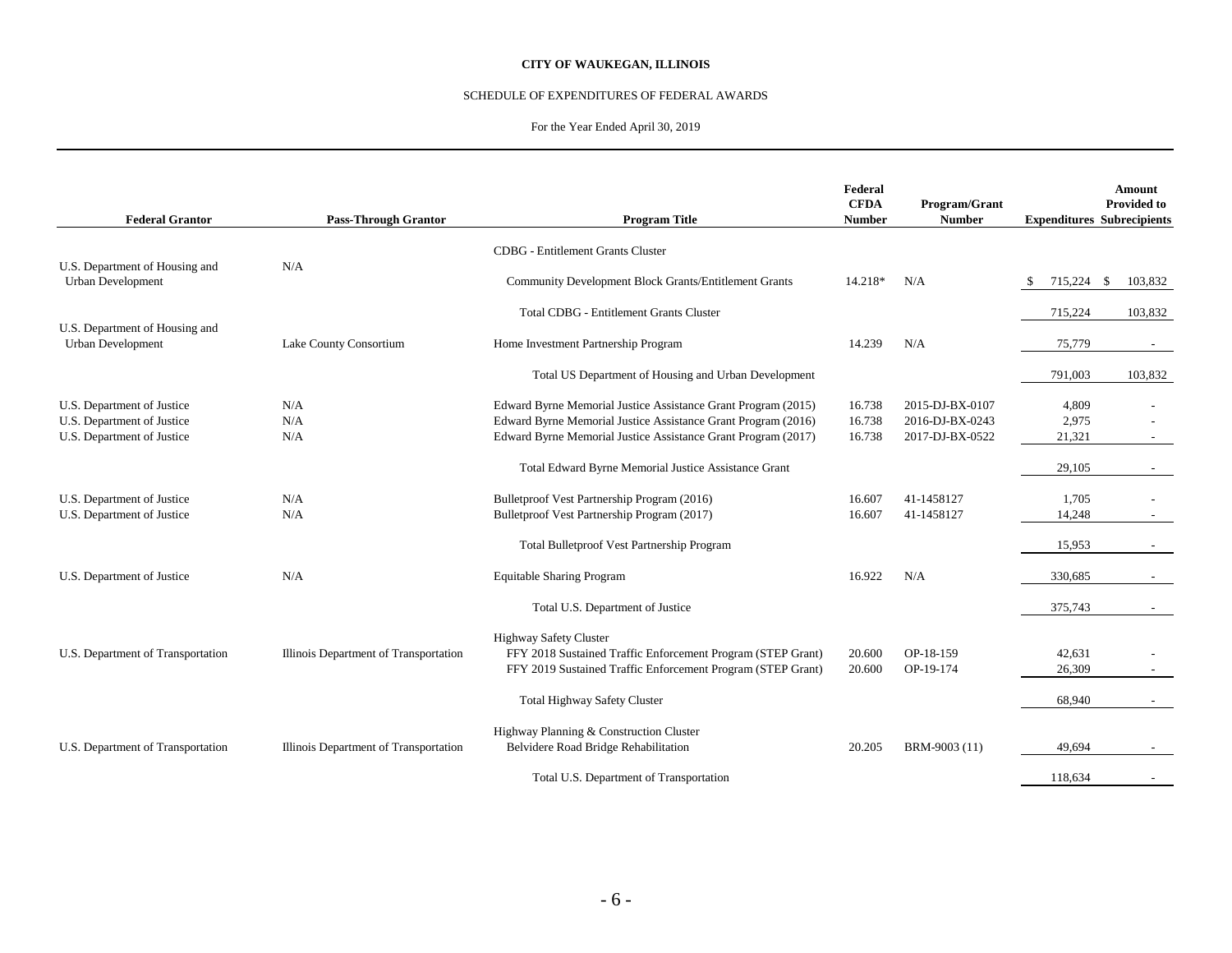#### SCHEDULE OF EXPENDITURES OF FEDERAL AWARDS (Continued)

#### For the Year Ended April 30, 2019

| <b>Federal Grantor</b>                                | <b>Pass-Through Grantor</b>                        | <b>Program Title</b>                                                                                        | Federal<br><b>CFDA</b><br><b>Number</b> | <b>Program/Grant</b><br><b>Number</b> |           |                            | Amount<br><b>Provided to</b><br><b>Expenditures Subrecipients</b> |
|-------------------------------------------------------|----------------------------------------------------|-------------------------------------------------------------------------------------------------------------|-----------------------------------------|---------------------------------------|-----------|----------------------------|-------------------------------------------------------------------|
| U.S. Department of Environmental<br>Protection Agency | Illinois Department of<br><b>Natural Resources</b> | Facilitation of Waukegan Waterfront Working Group<br>Waukegan Waterfront Working Group Sustainability Grant | 66.469<br>66.469                        | GLRI 16-003<br>GLRI 16-007            |           | $12.442 \quad$ \$<br>4,151 |                                                                   |
|                                                       |                                                    | Total U.S. Department of Environmental Protection Agency                                                    |                                         |                                       |           | 16,593                     |                                                                   |
| <b>TOTAL EXPENDITURES OF FEDERAL AWARDS</b>           |                                                    |                                                                                                             |                                         |                                       | 1,301,973 |                            | 103.832                                                           |

\*Denotes major federal program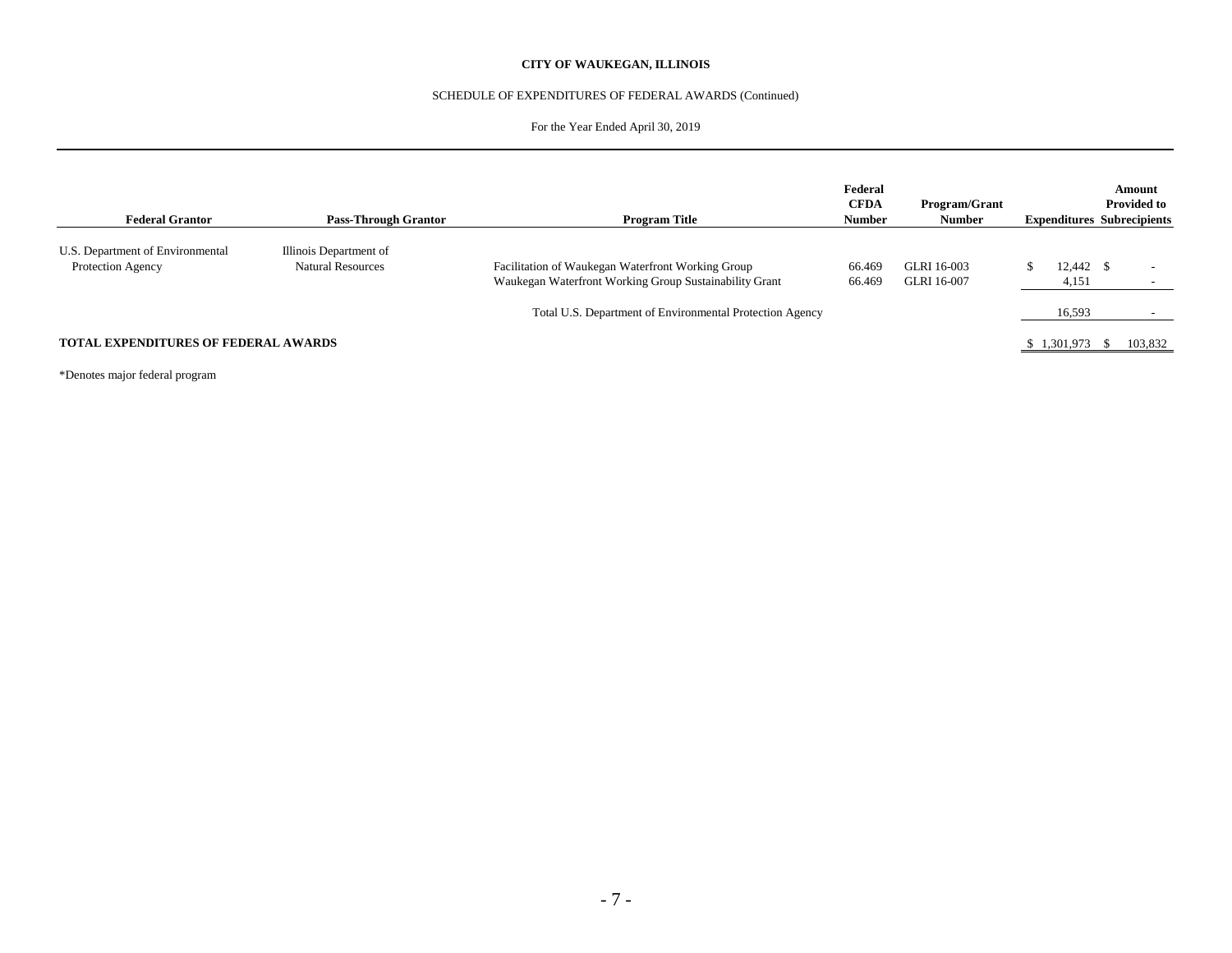### NOTES TO SCHEDULE OF EXPENDITURES OF FEDERAL AWARDS

For the Year Ended April 30, 2019

#### **Note A - Basis of Accounting**

The accompanying schedule of expenditures of federal awards has been prepared in accordance with accounting principles generally accepted in the United States of America as promulgated by the Governmental Accounting Standards Board (GASB). It is a summary of the activity of the City's federal award programs prepared on the accrual basis of accounting. Accordingly, expenditures are recognized when the liability has been incurred and revenues are recognized when the qualifying expenditure has been incurred.

#### **Note B - Subrecipients**

Of the federal expenditures presented in this schedule, the City provided federal awards to subrecipients from the Community Development Block Grants/Entitlement Grants Program (CFDA #14.218) in the amount of \$103,832.

#### **Note C - Other Information**

The City did not receive or provide any federal insurance, free rent, or noncash assistance during the year ended April 30, 2019.

#### **Note D - Community Development Block Grant Loans (CFDA #14.218)**

The amount of loans outstanding at April 30, 2019 under the Community Development Block Grants/Entitlement Grants Program (CFDA #14.218) was \$1,239,068. Current year disbursements totaled \$164,044. The current year loan disbursements are included in the federal expenditures presented in the Schedule of Expenditures of Federal Awards. The loans have no continuing compliance requirements aside from loan repayment.

#### **Note E - 10% De Minimis Indirect Cost Rate**

The City has not elected to use the 10% de minimis indirect cost rate as permitted by 2 CFR Section 200.414.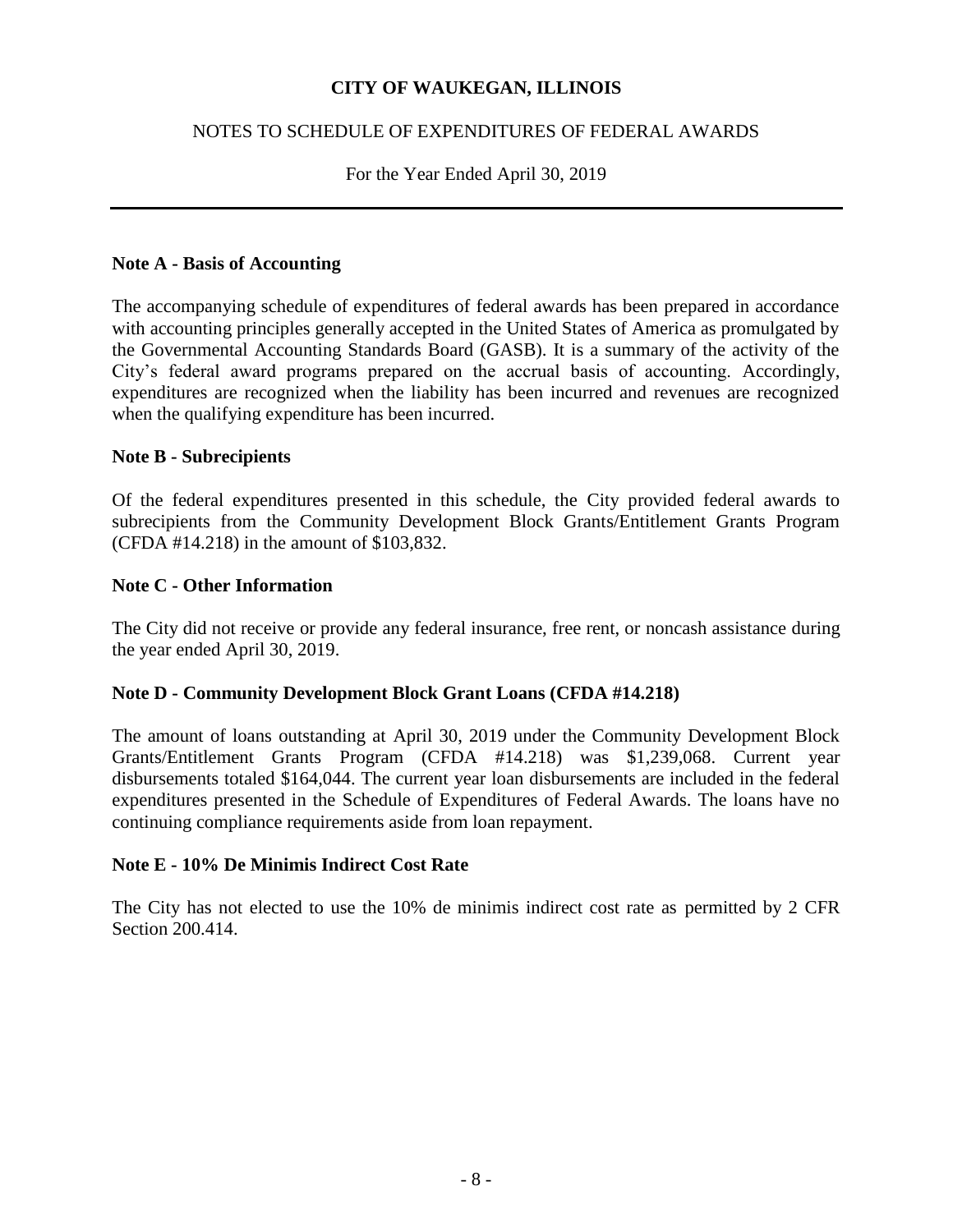# SCHEDULE OF FINDINGS AND QUESTIONED COSTS

# For the Year Ended April 30, 2019

# **Section I - Summary of Auditor's Results**

# Financial Statements

| statements audited were prepared in accordance with<br>Generally Accepted Accounting Principles (GAAP):                       | Type of report the auditor issued on whether the financial   | <b>Unmodified</b>                                             |    |
|-------------------------------------------------------------------------------------------------------------------------------|--------------------------------------------------------------|---------------------------------------------------------------|----|
| Internal control over financial reporting:<br>Material weakness(es) identified?<br>Significant deficiency(ies) identified?    |                                                              | $\frac{1}{2}$ yes $\frac{X}{X}$ none reported                 | no |
| Noncompliance material to financial statements noted?                                                                         |                                                              | $\frac{\ }{1}$ yes X                                          | no |
| <b>Federal Awards</b>                                                                                                         |                                                              |                                                               |    |
| Internal control over major federal programs:<br>Material weakness(es) identified?<br>Significant deficiency(ies) identified? |                                                              | $\frac{y \text{es}}{y \text{es}}$ $\frac{X}{X}$ none reported |    |
| Type of auditor's report issued on compliance for<br>major federal programs:                                                  |                                                              | Unmodified                                                    |    |
| Any audit findings disclosed that are required to be<br>reported in accordance with 2 CFR 200.516(a)?                         |                                                              | yes X                                                         | no |
| Identification of major federal programs:                                                                                     |                                                              |                                                               |    |
| $CFDA$ Number(s)                                                                                                              | Name of Federal Program or Cluster                           |                                                               |    |
| 14.218                                                                                                                        | <b>Community Development Block Grants/Entitlement Grants</b> |                                                               |    |
| Dollar threshold used to distinguish between<br>Type A and Type B programs:                                                   |                                                              | \$750,000                                                     |    |
| Auditee qualified as low-risk auditee?                                                                                        |                                                              | yes X                                                         | no |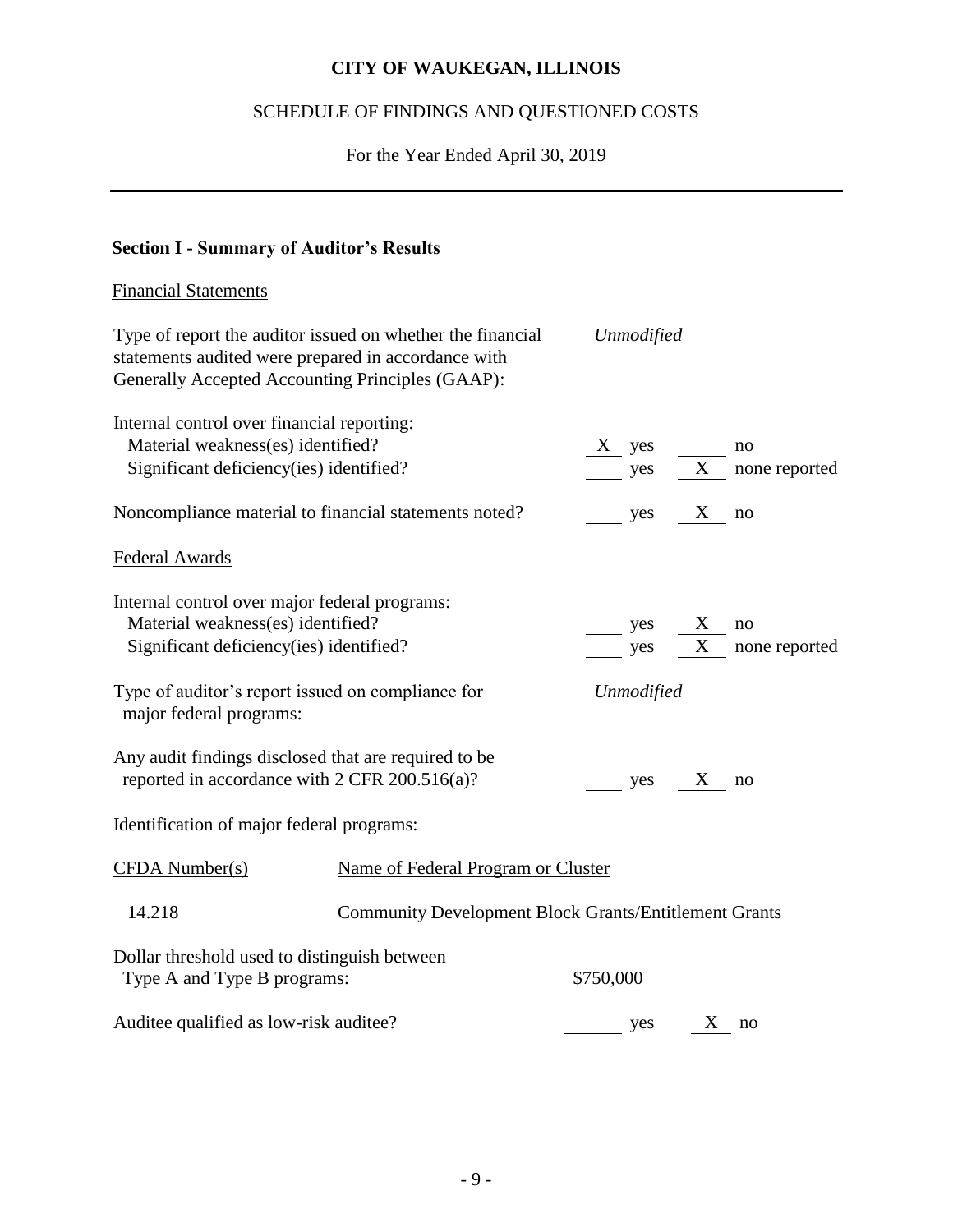### SCHEDULE OF FINDINGS AND QUESTIONED COSTS (Continued)

### For the Year Ended April 30, 2019

#### **Section II - Financial Statement Findings**

#### **2019-001: Internal Control over Financial Reporting**

#### **Repeat of Finding 2018-001 (MATERIAL WEAKNESS)**

*Criteria:* Statement on Auditing Standards (SAS) No. 115 requires auditors to communicate weaknesses in the City's internal control, and to report a material weakness if material journal entries are detected as a part of the financial audit, or the auditor prepares the annual financial statements and notes.

*Condition:* We noted a lack of review of certain documentation which contained clerical errors. Material journal entries were also identified during the course of the audit and we, as the auditors, assisted in the preparation of the annual financial statements. This Single Audit finding is a repeat finding and is also reported in Section IV - Prior Year Audit Findings as Single Audit Finding 2018-001.

*Cause:* City staff was not able to identify certain adjusting journal entries that would be necessary to record in order for the City to produce accurate financial statements.

*Effect:* The financial statements need to contain all of the required disclosures and account balances without material changes by the auditors.

*Recommendation:* We recommend that the City put in place procedures in order to reduce the amount of errors noted and the risk of material journal entries, as well as determining if resources would be available to prepare a complete set of financial statements.

*Views of Responsible Officials:* Management agrees with the single audit finding and a response is included in the corrective action plan.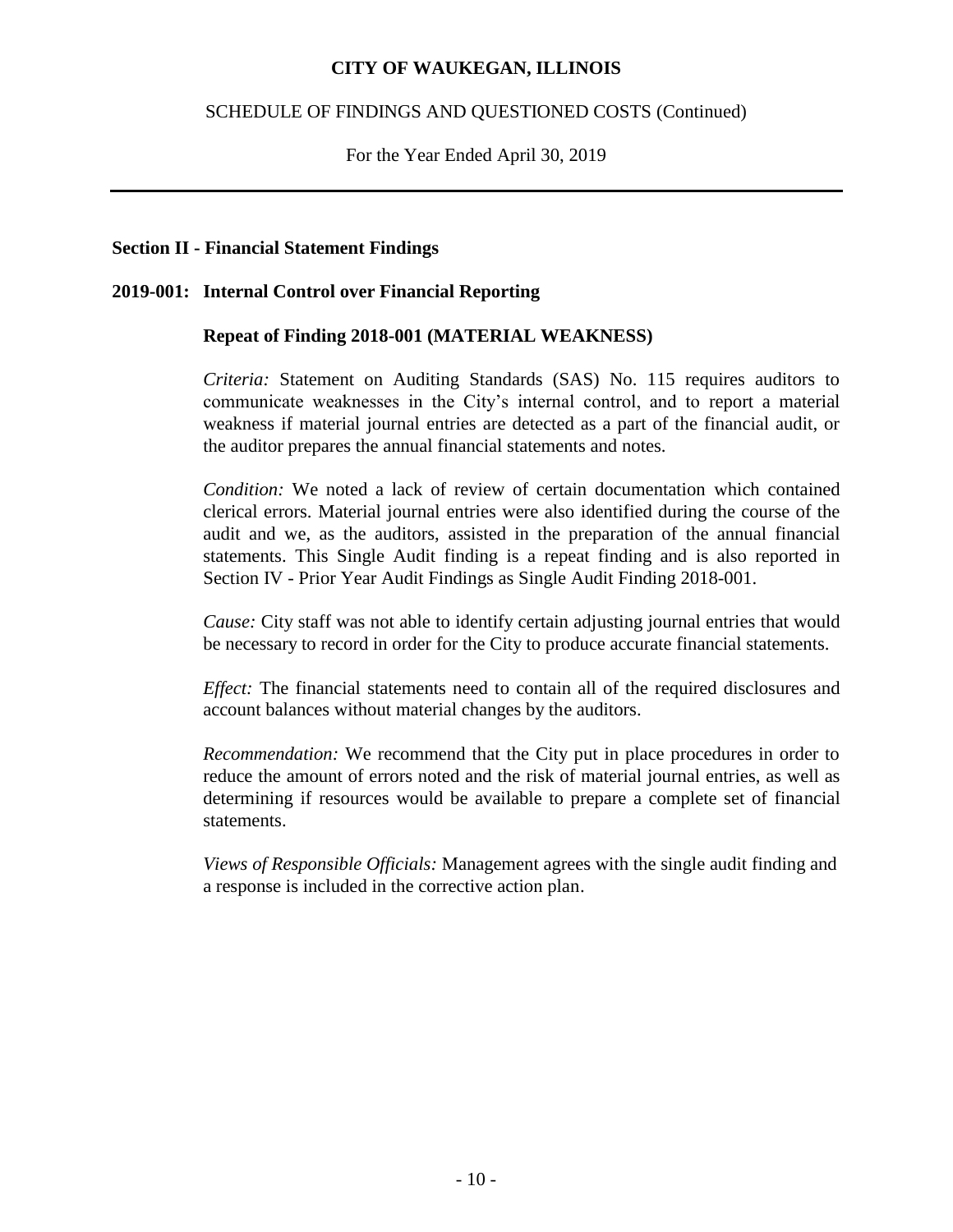#### SCHEDULE OF FINDINGS AND QUESTIONED COSTS (Continued)

#### For the Year Ended April 30, 2019

#### **Section II - Financial Statement Findings (Continued)**

### **2019-002: Internal Control over Cash Drawdowns of Program Funds (Material Weakness)**

*Criteria:* The City administers the federal CDBG program, which is funded on a reimbursement basis. OMB Compliance Requirements state that program costs must be paid for with City funds before reimbursement is requested from the Federal Government. This requirement suggests that program expenditures should match program revenues.

*Condition:* The City does not have proper internal controls over cash drawdowns in place. Statistical sampling was not used within making sample selections.

*Context:* We tested the City's cash drawdown report and compared to expenditures related to the CDBG program. We noted significant difficulties in reconciling revenues to expenditures. The City did not reconcile drawdowns to expenditures at year end, resulting in variances between reimbursements and expenditures.

*Effect:* The City could pay for program expenditures with City funds and not receive reimbursement.

*Recommendation:* The City should implement a process that ensures that reimbursement requests are submitted for all eligible program expenditures and that program expenditures match program revenues, and the City's financial accounting system, at year-end.

*Views of Responsible Officials:* Management agrees with the single audit finding and a response is included in the corrective action plan.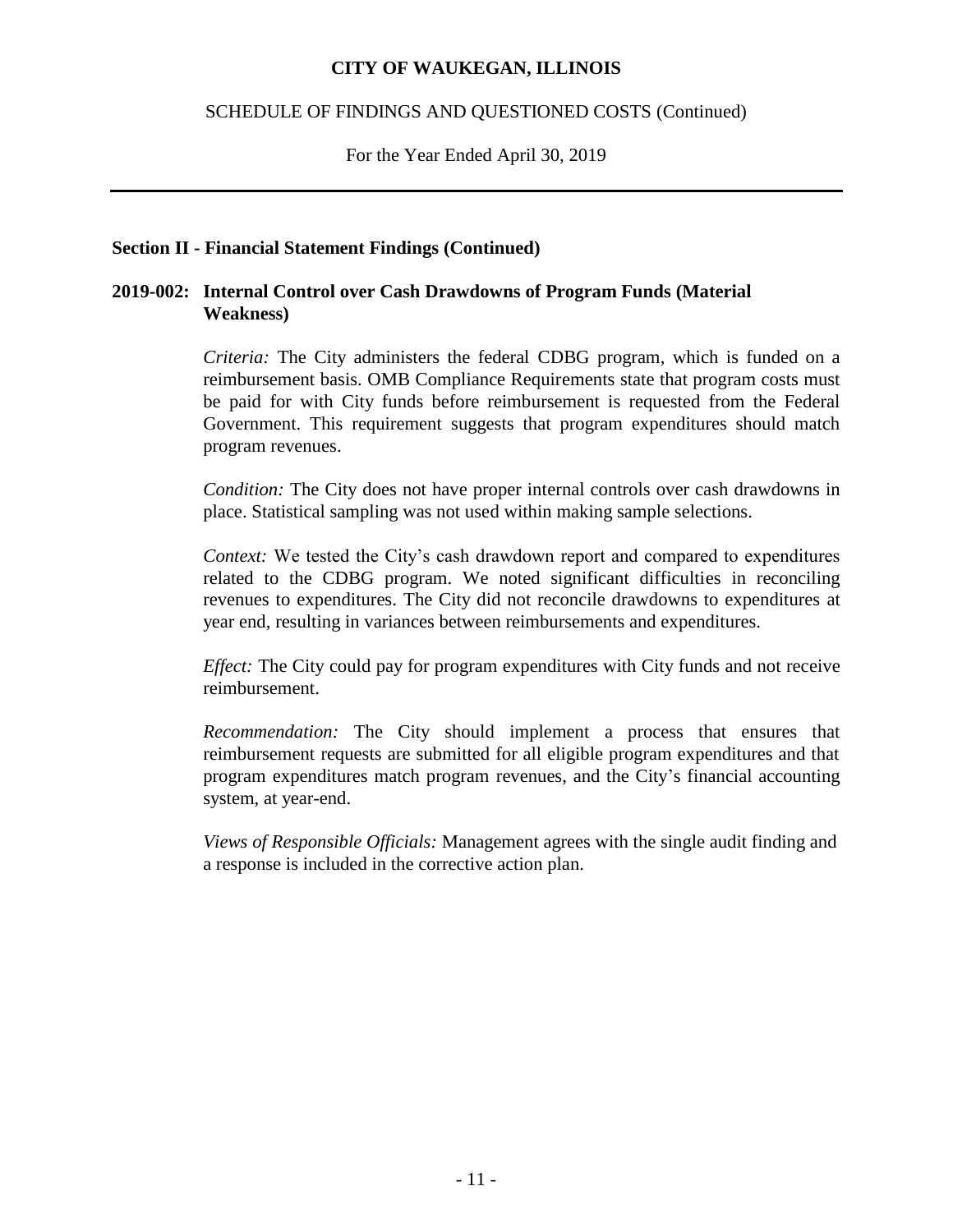### SCHEDULE OF FINDINGS AND QUESTIONED COSTS (Continued)

### For the Year Ended April 30, 2019

#### **Section III - Federal Award Findings and Questioned Costs**

None

#### **Section IV - Summary Schedule of Prior Audit Findings**

#### **U.S. DEPARTMENT OF HOUSING AND URBAN DEVELOPMENT (HUD)**

#### **2018-001: Internal Control over Financial Reporting**

#### **2019 Status Update**

This finding is repeated and is included in Section II as Finding 2019-001.

#### **2018-002: Internal Control over Cash Receipts**

#### **2019 Status Update**

No similar findings were noted in the current year. This item has been satisfactorily addressed.

#### **2018-003: Internal Control over Cash Drawdowns of Program Funds**

#### **2019 Status Update**

This finding is repeated and is included in Section II as Finding 2019-002.